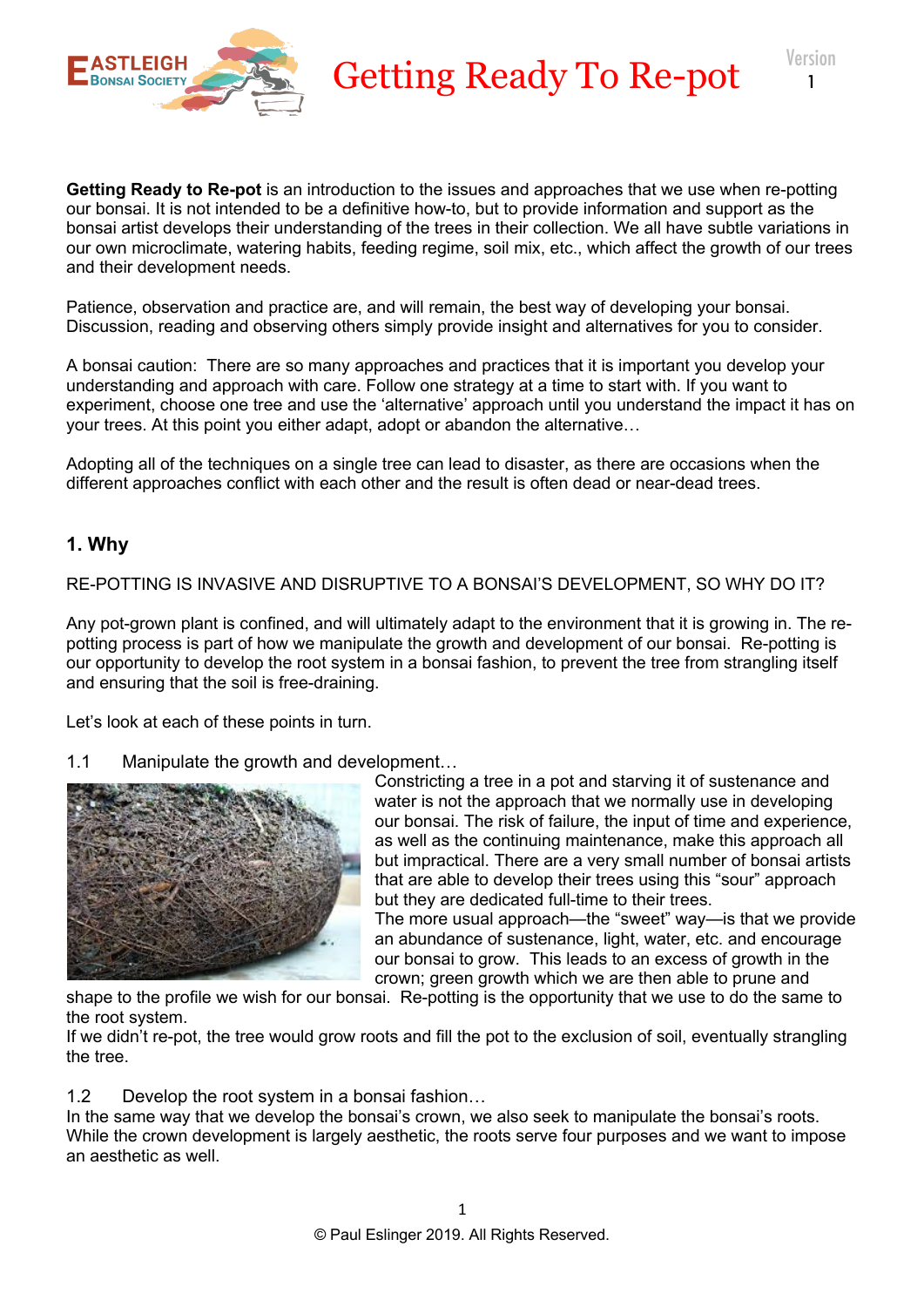

The functions of roots are to:-

• Support – In the ground the tree needs support to stay upright against gravity, wind and other forces. To achieve this, it has two types of roots: the tap root and lateral roots. These are thick heavy roots that anchor the tree against the forces trying to tip it over.



- Absorb nutrients The third type of roots are the feeding roots. These are the fine roots which are spread throughout the tree's root network. Feeding roots are vital to a tree's development; they absorb the nutrients that allow the tree to grow and make up the building blocks that work with the photosynthesis to grow the tree.
- Absorb water The root system absorbs water, providing the hydraulic pressure to drive the transportation of the nutrients around the tree and making up the water lost by the crown in respiration.
- Breathe Often forgotten, but vital for a tree, is that the roots also breathe, they absorb oxygen etc. This absorption of oxygen is not at the same level or as important as the respiration in the crown, but it is still significant.



And then we look at the aesthetics. We want surface roots—*nebari* but we don't need a lot of the lateral roots and have no depth in a pot for the tap root. We do, however, want an abundance of nutrients, water and gases to be absorbed and therefore need plenty of feeding roots. Careful root pruning moves us towards this situation and this requires re-potting.

#### 1.3 Ensure the soil is free draining.

Over time the soil in our bonsai pot degrades. This is caused by the tree producing roots, the washing of fertiliser and other organic detritus into the soil as we water, and the general breakdown of the original soil components. All of these are inevitable, and lead to the degrading of a root environment which was optimised at planting. The soil becomes less porous, less free draining, and gases diffuse through it more slowly. As we move from optimal to sub-optimal, our soil becomes more water-retentive, anaerobic and promotes a wet rot-

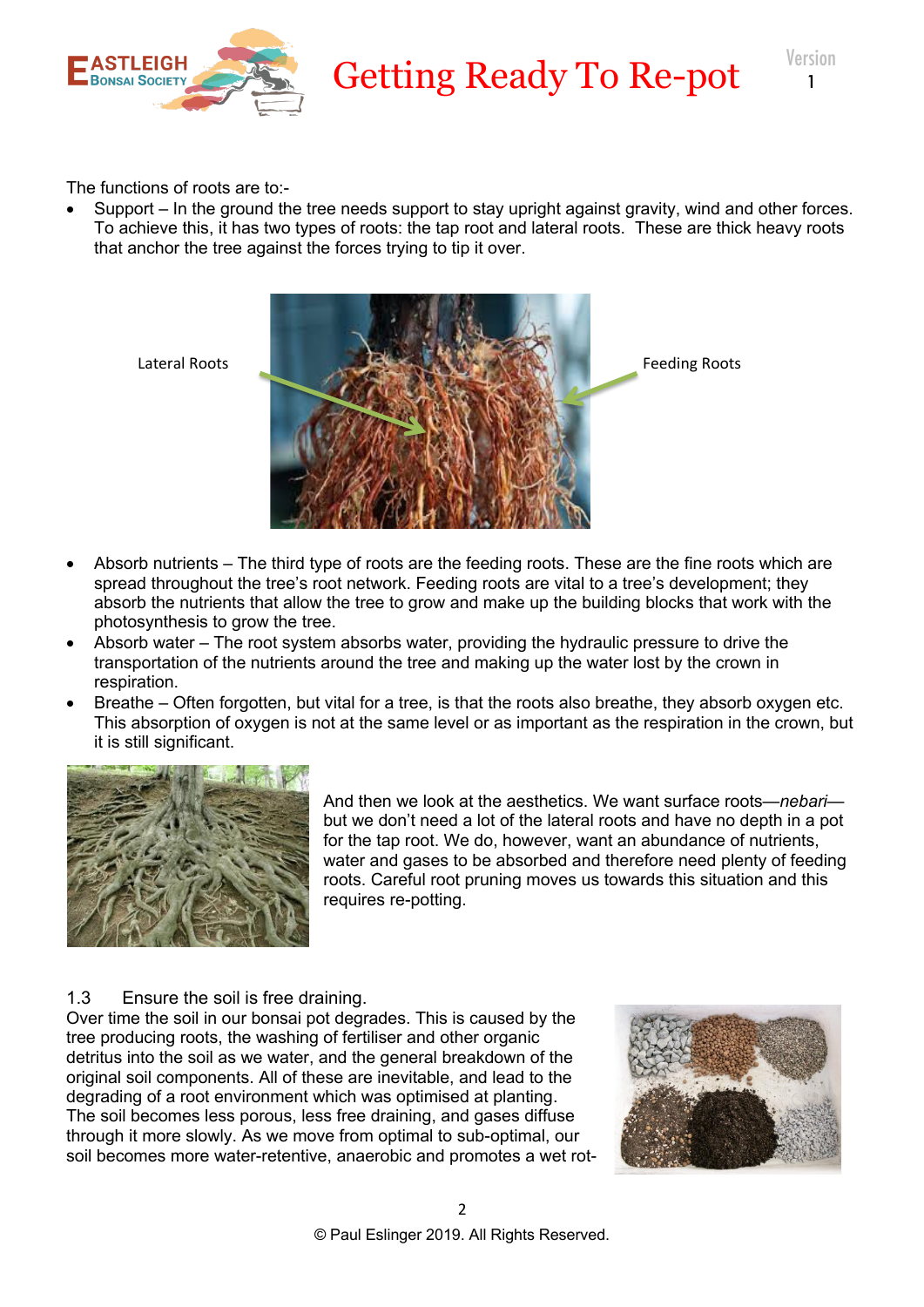

promoting environment around our bonsai's roots. We re-pot to move from a deteriorating soil environment towards one which optimises our bonsai's health.

# **2. When**

WHEN SHOULD I RE-POT MY BONSAI FOR BEST RESULTS?

This is always a difficult question with a variety of answers: there is a huge range of options and sub-text to consider such as general health, variety, vigour, seasonal variation, broken pots, etc…

- Emergency Sometimes we simply don't have a choice. Pots broken, the tree (particularly with Satsuki Azaleas) has a section in poor health, the tree is lifting itself out of the pot, the tree was knocked out of the pot, etc. In these circumstances, generally we re-pot with the minimum of intervention with the tree's root system. The exception being something like the Satsuki Azalea, where poor health in a section of the tree is an indicator of poor root condition in the reciprocal area of the tree. Eradication of the rot quickly and completely is essential for the tree.
- Optimal In general, the optimal time for a deciduous tree to be re-potted is just as it starts into regrowth after a period of dormancy. For a coniferous tree, the early spring or late summer as the tree enters a period of regrowth. Spring is obvious here, but the late summer is peculiar. Coniferous trees 'shut down' under high as well as low temperatures, therefore after a hot summer as autumn approaches, the tree starts to grow again—hence the late summer option. For flowering trees, tradition is that you re-pot after flowering; however there is also a school of thought that says early spring is better. The spring re-potting risks some flowers, the after-flowering re-pot risks root damage to tender roots through the winter. Tropical trees grow continuously and there is no perfect time; spring and early summer give the trees the warmest days, longest daylight, and is therefore the preferred time. This is the shortest route to develop the bonsai as we achieve the maximum benefit in the shortest time.

Already a variety of answers and we have not even started to look at species specific requirements!

• I've got time – Within limits and with the right aftercare, this approach can work although you might take two or three seasons to achieve what would be possible in one if re-potting was undertaken optimally.

If only there were a single right answer…

#### WELL HOW DO I TELL IF MY BONSAI NEEDS RE-POTTING?

There are signs that a tree gives us, that it is ready for re-potting—the tree will tell you.

It won't take water. It's been 1, 2, 3, x years. It sheds water. And so it goes on… some esoteric divination seems to be the primary requirement when you talk to a bonsai artist.

All of these points are true and none of them have any specific meaning, so we need to understand what triggers a re-pot.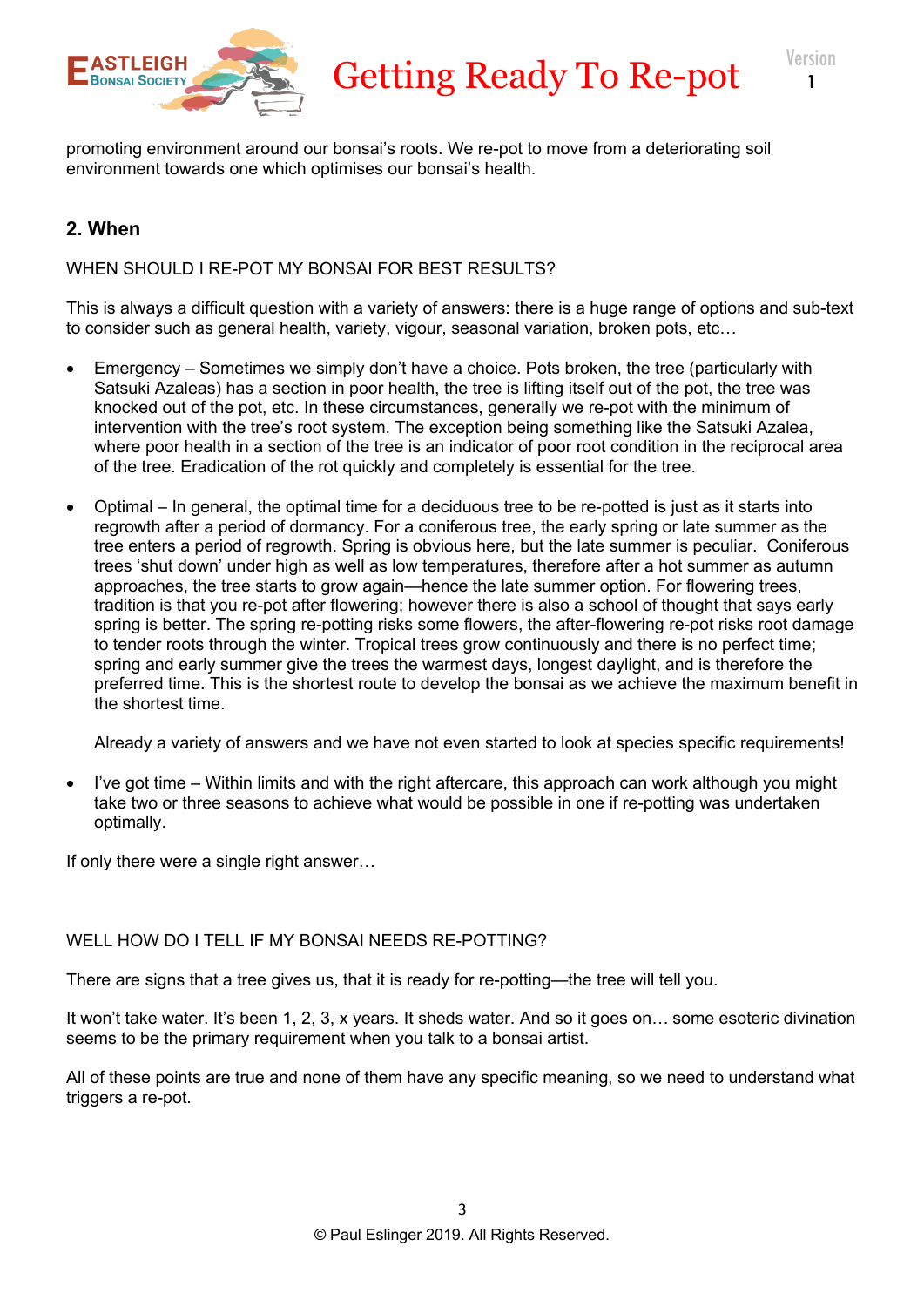

So when observing your tree and looking for the signals that it is time to re-pot, we might observe:-

- 1. The bonsai is difficult to water.
- 2. The tree doesn't dry as fast in the summer.
- 3. The bonsai is growing slower, less well than last year.
- 4. The soil is rock solid and shedding water.
- 5. The bonsai is going "yellow".
- 6. The bonsai is not as glossy, bright as normal.
- 7. The bonsai is climbing out of the pot on a bed of roots.
- 8. The bonsai is dropping leaves out of season and they are losing colour, e.g. summer.
- 9. The bonsai is dropping its leaves early in the autumn.
- 10. The bonsai is not setting leaf or they remain unusually small.
- 11. The bonsai is dying back in the winter.
- 12. Heavy moss and liverwort can indicate a heavy soil.

These are but a few examples of how a bonsai might indicate that it is time to re-pot. There are many others, and some are easier to understand and identify than others. You simply have to become observant and understanding of your trees and their nature. To complicate life, some of these signals can also mean that the tree is being attacked by any variety of pests or has submitted to a disease.

There is no fixed timetable; magazines and books suggest every year, every two years, etc. and this simply is too formulaic. Re-potting is an intervention that disrupts normal growth, and should only be undertaken as and when necessary; a starter tree may require re-potting every year to allow us to establish bonsai roots. As the tree matures, and the interventions move from developing the *nebari* and roots to maintaining a healthy root environment, the period between re-pots will extend.

Understanding this is one of the most exasperating skills we all have to develop. There is no right answer, just a variety of them. The better we become at reading our trees' signals, the better we will become at optimising our trees' growth potential.

If you are unfamiliar with a tree or it is new to your collection, generally observing and maintaining the tree for a year or two before significant work will lead to fewer errors and better results. In general, this means that I prefer to allow a new tree to grow accustomed to my practice and microclimate before I start heavy interventions like re-potting. The exception here being, where I know and have access to the previous owner to discuss where they were in developing my tree.

# **3. What**

WHAT DO I NEED TO RE-POT?

It will not surprise you that there is not a single or simple answer. Here are a few thoughts…

- Starting off with the basics, you will need space to work.
- You will need enough of your bonsai soil, mixed and sieved as appropriate, for the tree you are repotting.
- You will need mesh to cover the drainage holes of the pot.
- You will need bonsai wire to (a) tie the tree in the pot, and (b) hold the mesh over the drainage holes. 1.5mm to 2.0mm should be sufficient, for smaller trees 1.0mm can occasionally be useful.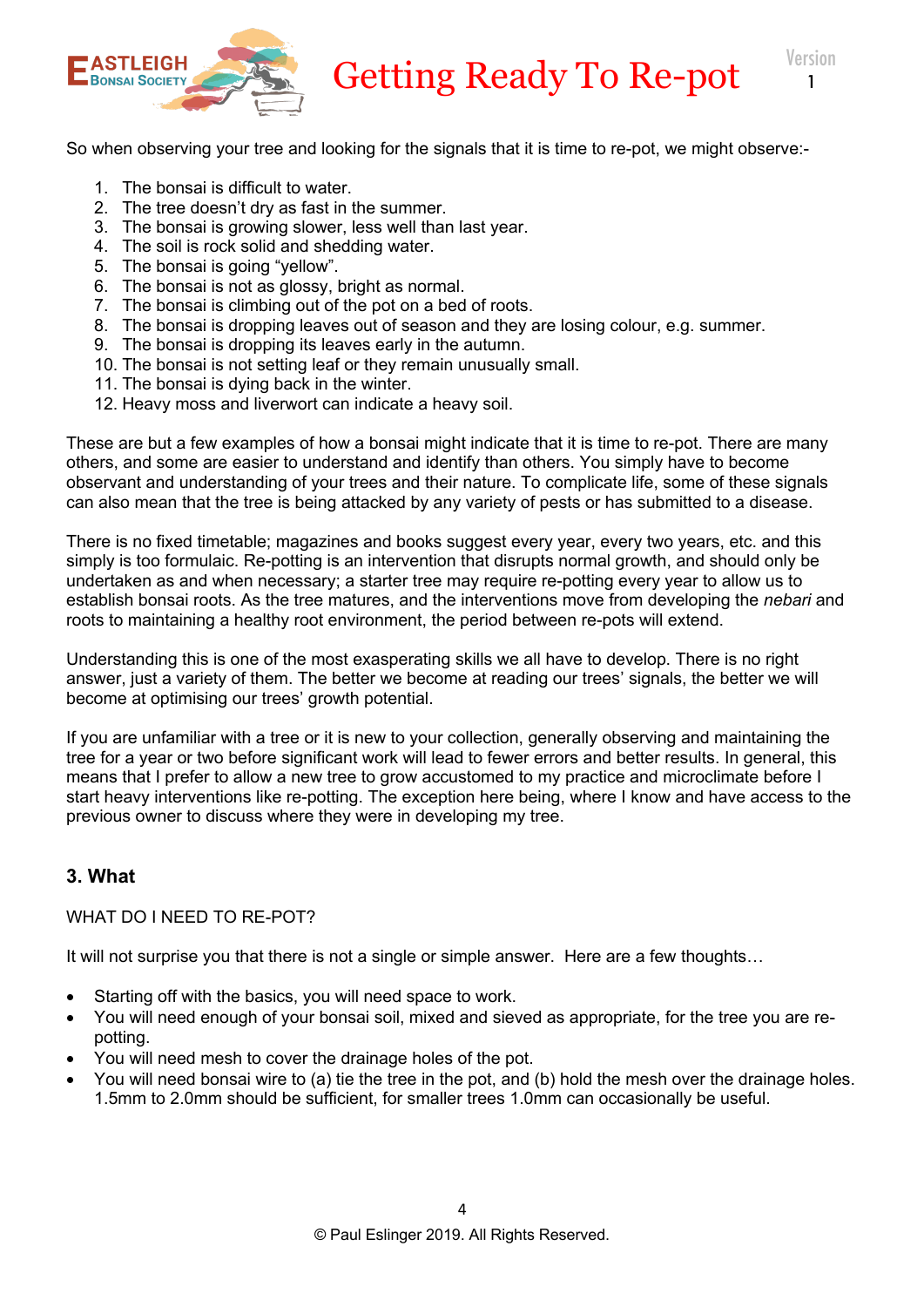

Tool wise I would suggest:-

#### Soil Preparation

- Sieves
- Holding Container (Bucket)

Tree Removal

- Waste Container (Bucket)
- **Turntable**
- Wire Cutters
- Pot Saw
- Pot Hook
- Chop Sticks
- **Steel Pick**

#### Root Pruning

- Root Hook
- Root Rake
- **Spray Bottle**
- Root Scissors
- Branch Cutter
- Knob Cutter
- Scissors

Re-potting

- Soil Scoop
- Chop Sticks
- Tamping Trowel
- Rubber Mallet
- **Jin Pliers**
- Watering can/Hose

Most of these will be in a bonsai artist's tool kit once they pass through the initial novice gate. Those that you don't have can generally be adapted from tools around the house.

In addition, you will need to have your moss available to dress the pot when finished; I use the dry sphagnum which has been chopped to a fine consistency in a food processor. This layer of moss slows the drying of the top surface, and evens out the growing opportunity for roots in our pot, by keeping the soil evenly humid.

Now for a quick look at soil…

Our trees grow in an artificial environment and the boundaries are defined by the pot we put them in. The soil we use therefore needs to support the development of our trees in this artificial miniature environment. We develop our trees' root system through pruning, to be dominated by feeding roots and a small *nebari* group. The soil is the environment where we develop these roots.

It is impossible to fully explore soil in a few words, so this is but a brief review. Soils are part science and part art; none of this is exact and you need to understand the impact of your soil mix choices. Myths abound more in this area than any other, and reality is often shrouded under the cloak of proprietary secrecy or artistic mystery.

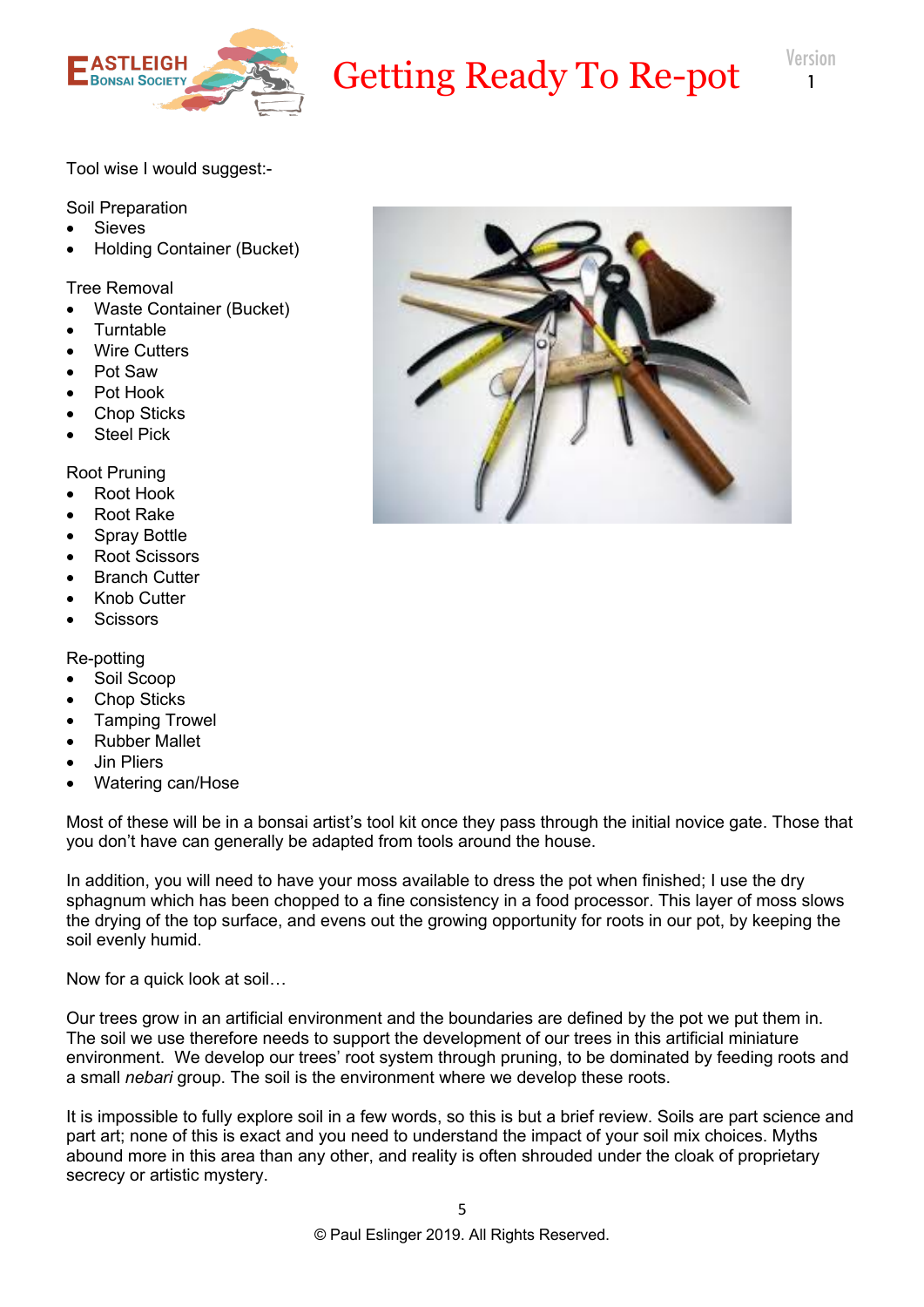

Reducing soil down to the fundamental—it needs to support the root system, hold some nutrients, hold sufficient moisture, allow drainage and gas diffusion, and create a habitat that allows the flora and fauna that support the growth of our tree to thrive. There; it's simple!

But we only have a cupful of whatever to do all of this. And we bake it in the summer. Then freeze it in the winter. And still want it to last decades….

Some of the technical factors that we need to consider, but do not always have the information available, or the knowledge to understand, are:-

- Cation exchange capacity Permanent wilting point
- 
- 
- 
- 
- 
- Environmental impact Drainage layers
- 
- 
- 
- Soil structure Heat retention
- Durability Field capacity
- Availability Capillary rise
- Water retention Organic Content
- Soil miles Sandy/Clay Soil
	-
- Specific Heat Nutrient retention
- Available water **•** Structural integrity

This is, in simple terms, summarised as a free-draining soil with some moisture retention. When we look for a soil we need to balance several issues; why choose a soil that has excessive drainage if this means watering every hour. On the other hand, a fine-grained soil will retain water and could mean our bonsai stays too wet. The answer also depends on the trees you grow: a pine likes dry, a maple more wet, and then wind will draw moisture out of the tree faster. Consider all of these things and look for a soil mix that balances your ability to support your bonsai with the characteristics of the soil you use.

Some of the common components in soil mixes are:-

- 
- Kanuma Humus
- 
- John Innes Peat
- 
- 
- 
- 
- 
- Akadama Organic matter
	-
- Kyodama Coir (Peat substitute)
	-
- Moler clay  **Leaf mould**
- Loam Pine bark
- Aggregates Pine needle litter
- Clay Clay Horticultural grit
- Silt Silt Horticultural Sand

All of the above is simple, and doesn't look at the impact of colour and pot selection on root warming; this is a whole level of further consideration that is vital to consider with our short growing season. The quicker a pot warms, the faster our trees will grow…

Not really soil ingredients but part of the flora and fauna that support a healthy soil and provide nutrients for our trees, we can consider adding humate or mycorrhizal spores. These support our tree, making it easier to absorb the nutrients required. Humate soil additives such as *Organic Ancient Humate* and/or mycorrhiza *Plantworks Rootgrow™ Plus* provide stimulus and a richer micro environment to support bonsai growth. I understand that the Humate contains humic acid—a good chelator—and makes it easier for the plant to absorb nutrients. The mycorrhiza act symbiotically at the transfer layer between root and environment, and also make absorption easier.

A gentle boost can also be provided at re-potting with *Maxicrop Seaweed Extract*.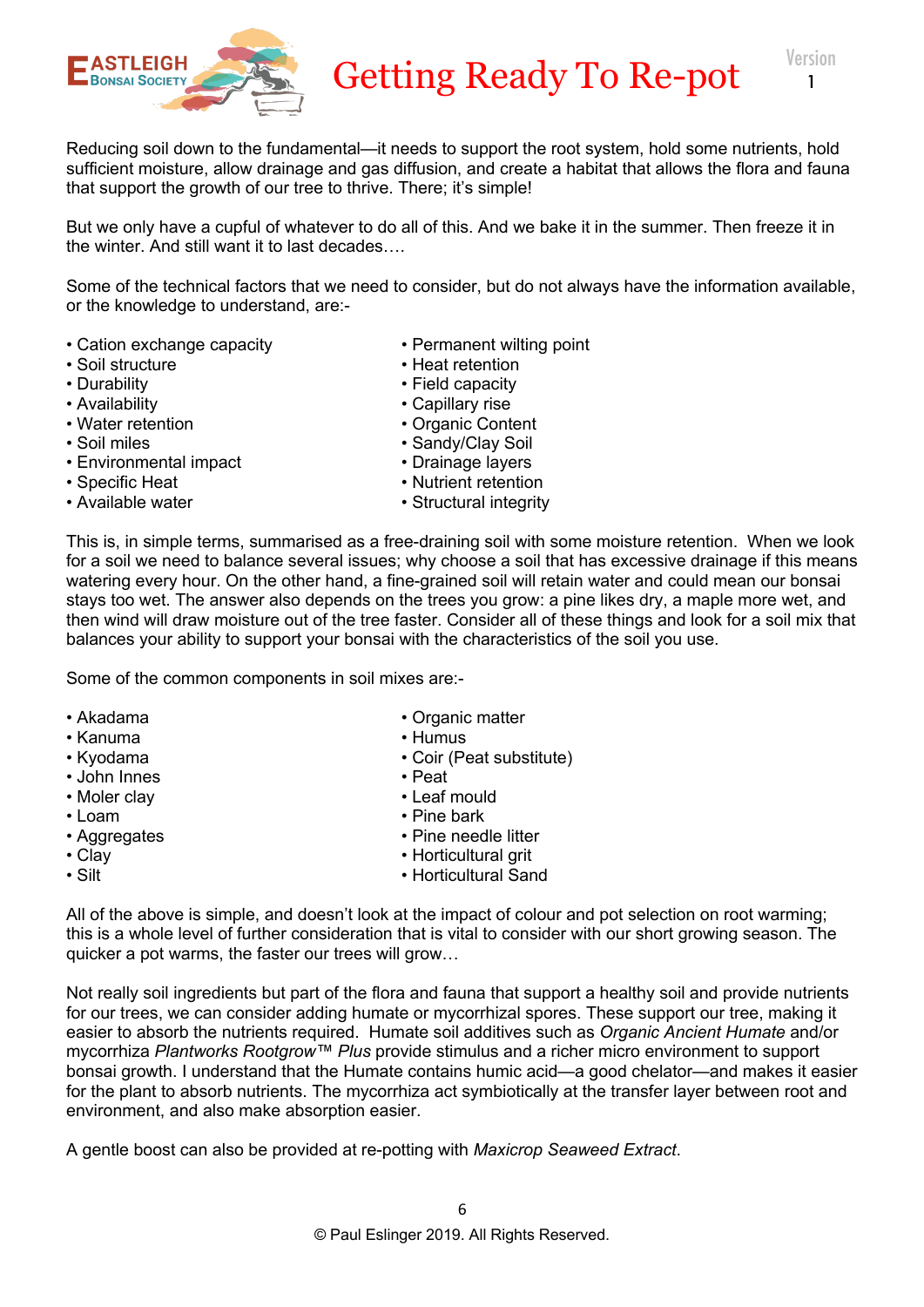

In general, and to conclude, it is worth noting that each of our trees will ideally have its own soil mix so that fast-growing trees are provided with more moisture and nutrients, deciduous trees tend to want more organic mixes, coniferous like free-draining open soils. The impact of your pot selection cannot be ignored. Shallow pots dry quickly and warm quickly, deep pots dry slowly and stay cool longer.

### **4. How**

#### HOW DO I RE-POT?

#### -2 days to Potting Day

- Allow your tree to dry a little more than usual, this makes root separation and soil removal a little easier.
- Select your pot and prepare it, i.e. mesh drainage holes and place anchor wires. The wire for the anchor lines needs to be approximately 1.0mm for small trees, 1.5mm or 2.0mm wire for larger trees if it is to be sufficiently robust.

#### Potting Day

- Make sure you have enough of your soil prepared and sieved.
- Lightly prune the tree.
- Cut tie-down wires and remove tree from pot. This may require a pot saw or pot hook if the old soil/roots have filled the pot and hardened.
- Assuming a "normal" re-pot rake out the edges of the soil and the bottom of the trees root ball. Chop sticks, steel picks, root hooks and root rakes may all be necessary here or simple water pressure from the garden hose sometimes does the job.
- Remove all of the lateral roots that have grown, then balance this to a total of approximately 10% (weak tree) to 30% (strong tree) of the root mass by pruning the feeding roots. Every tree is different and it is better to be cautious rather than sorry until you know your trees well, and prune the roots a little lighter rather than to do so heavily and kill the tree.

Mist roots as you work to avoid drying and tips dying.

• If the tree is well established you should take two or three wedges of "old" soil out from areas of weak root growth, i.e. where very little roots are growing in the area. This allows gradual replacement of the "old" soil.

Mist roots as you work to avoid drying and tips dying.

(This is typical and while, for example, a Chinese Elm might be root washed at every re-pot, this would be a disaster with a Pine. With Satsuki Azaleas in particular, but with several deciduous trees (not Oaks), Junipers and Yew, root washing can be desirable at least occasionally).

• Cover the root ball with a damp cloth while you make final preparations with soil and pot.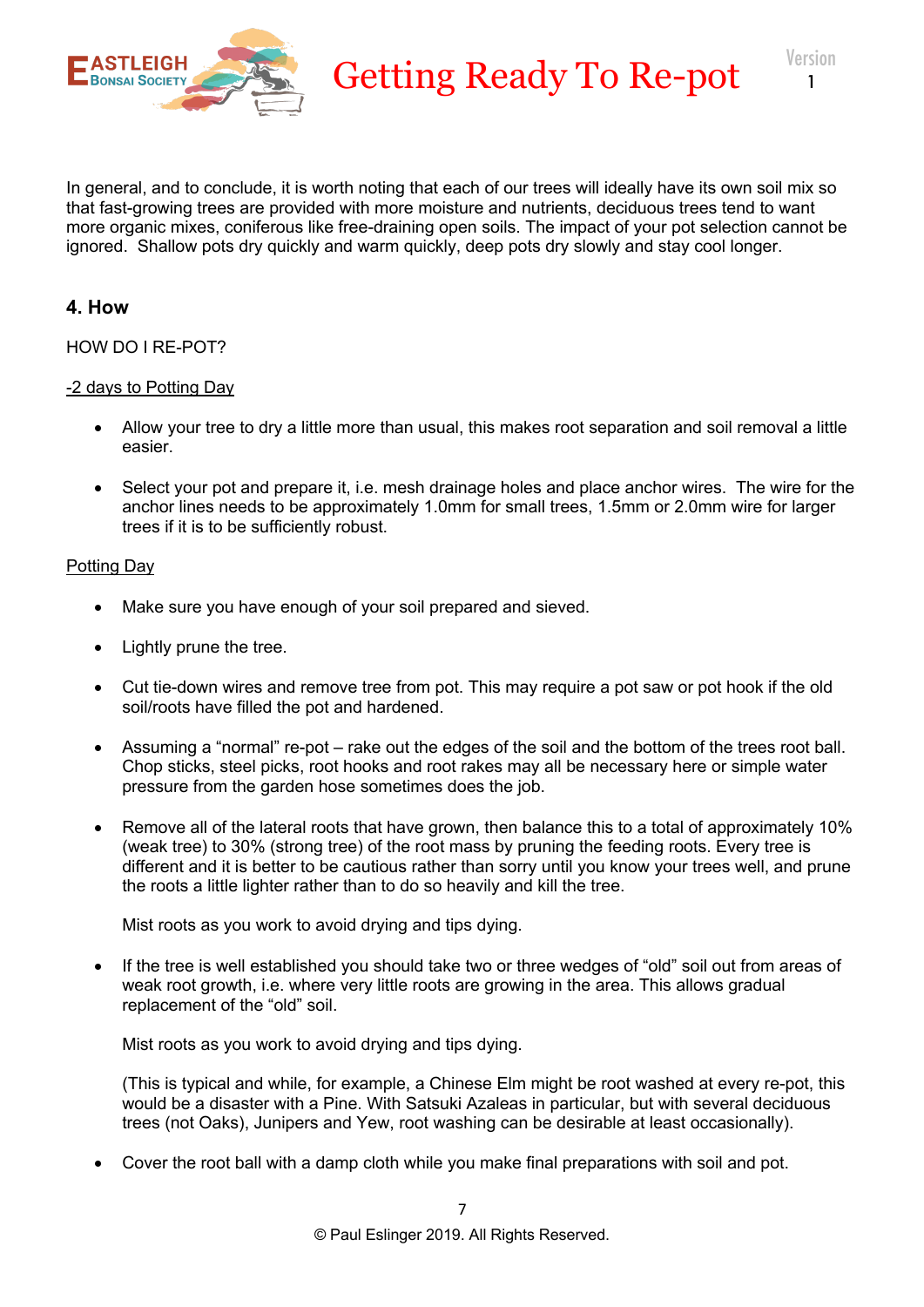

Version 1

- Place your tree on this hill and rotate back and forth into position, the hill filling any voids in the underside of the tree's root ball. The tree should finally rest with the root ball's crown a little above the pot's top edge.
- Pull the anchor wires loosely into position.
- Fill the pot loosely with soil.
- Twist the anchor wires to hold the tree firmly in place. It is sufficiently tight when you can lift the tree at this stage without disturbing the soil.
- Work the loose soil into the voids and gaps with a chop stick, inserting it and wiggling it radially along the lines you would like the roots to grow. Waggling the chopstick across the line of the preferred root growth tends to tangle the roots, and stabbing/pushing the soil in with the chop stick tends to cause bruising and other root damage.
- Check the tightness of the anchor wires and retighten if necessary.
- Use a rubber mallet or your fist to vibrate the soil into the pot, tapping and rotating the pot to ensure even settling and compaction.
- Tamp the top surface.
- Dress the top surface with a 5.0mm layer of fine soil.
- Tamp the top surface again.
- Dress the soil with chopped sphagnum moss, pressing it very firmly into place.
- Mist the tree and its surface, and then water the tree thoroughly until all of the fines in your soil are washed through and water is running through pot clear.

And that is it for the re-pot! Next comes Aftercare…

### **5. Aftercare**

I HAVE RE-POTTED, NOW WHAT DO I DO TO SUPPORT MY BONSAI'S RECOVERY?

At the end of the re-potting sequence, we watered our tree very thoroughly. The important thing now is not to water the tree again until it is dry. This does not mean 'bone dry'—the result would be a dead tree—but 'plant dry'. At this point, water the tree again thoroughly.

Misting is mostly an exercise in personal comfort; there is little evidence to prove any benefit and some evidence that harm is done, i.e. increased mould risk.